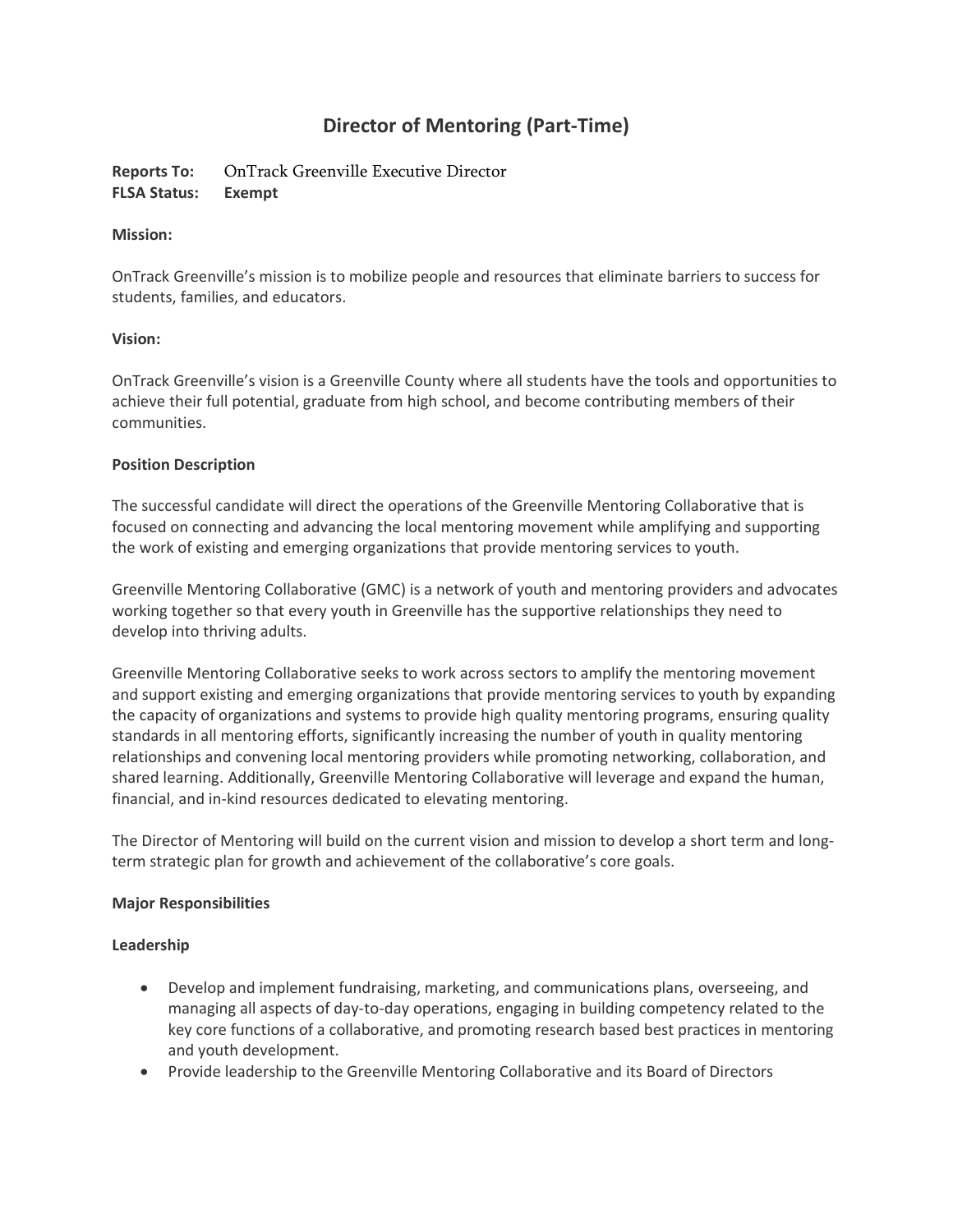- Additionally, the Director will work in diverse settings and in interdisciplinary teams, and must be a skilled communicator, capable of leading and facilitating high quality meetings and group discussions.
- Participate in public relations, applied research, professional development, and other activities as appropriate.
- Possible supervision of interns, AmeriCorps Volunteers and programmatic staff may be required.

# **Relationship Building**

- Build and maintain positive and effective relationships with key stakeholders including Greenville County Schools staff, community partners, contractors, OnTrack Greenville initiative staff, other community agency staff, community volunteers, and evaluation partners.
- Engage school staff, contracted community partners, and other stakeholders in consistent and collaborative communication to ensure progress towards initiative goals.
- Develop relationships with community partners seeking to collaborate on grant proposals and project opportunities.
- Serve as the OnTrack Greenville and GMC point of contact for mentoring.
- Coordinates organizational relationship with partners, current, and future donors.

# **Strategy Development**

• Support the GMC and OnTrack Greenville in the ongoing development of the initiative, including the development of community engagement activities, marketing and communications strategies, volunteer work groups, and ways to support to the community beyond our subgrantee agencies.

# **Soft Skill Requirements**

- Must have experience facilitating discussions confidently and sensitively with diverse groups of people, particularly with an aim to mediate conflicts, spark activity, and to gain information that will inform decision making.
- Must demonstrate flexibility and resilience in a complex and changing environment; handles setbacks and failures with professionalism, candor, and a positive attitude; effectively and appropriately responds in the face of adversity or conflict with optimism and vision.
- Must have the ability to handle multiple tasks and assignments; prioritizes more important tasks while maintaining a good handle on others; reports in a timely manner any barriers to task completion leaving ample opportunities for supervisor to adjust deadlines.
- Must be able to connect and influence a large and diverse group of people; is seen as a bridge; can build rapport and maintain meaningful professional relationships.

# **Required Experience**

- Minimum of 5 years' experience managing a team and demonstrated ability to reach challenging objectives.
- Competency in facilitation, strategic planning, business development, and organizational capacitybuilding.
- Strong interpersonal, communication, and presentation skills.